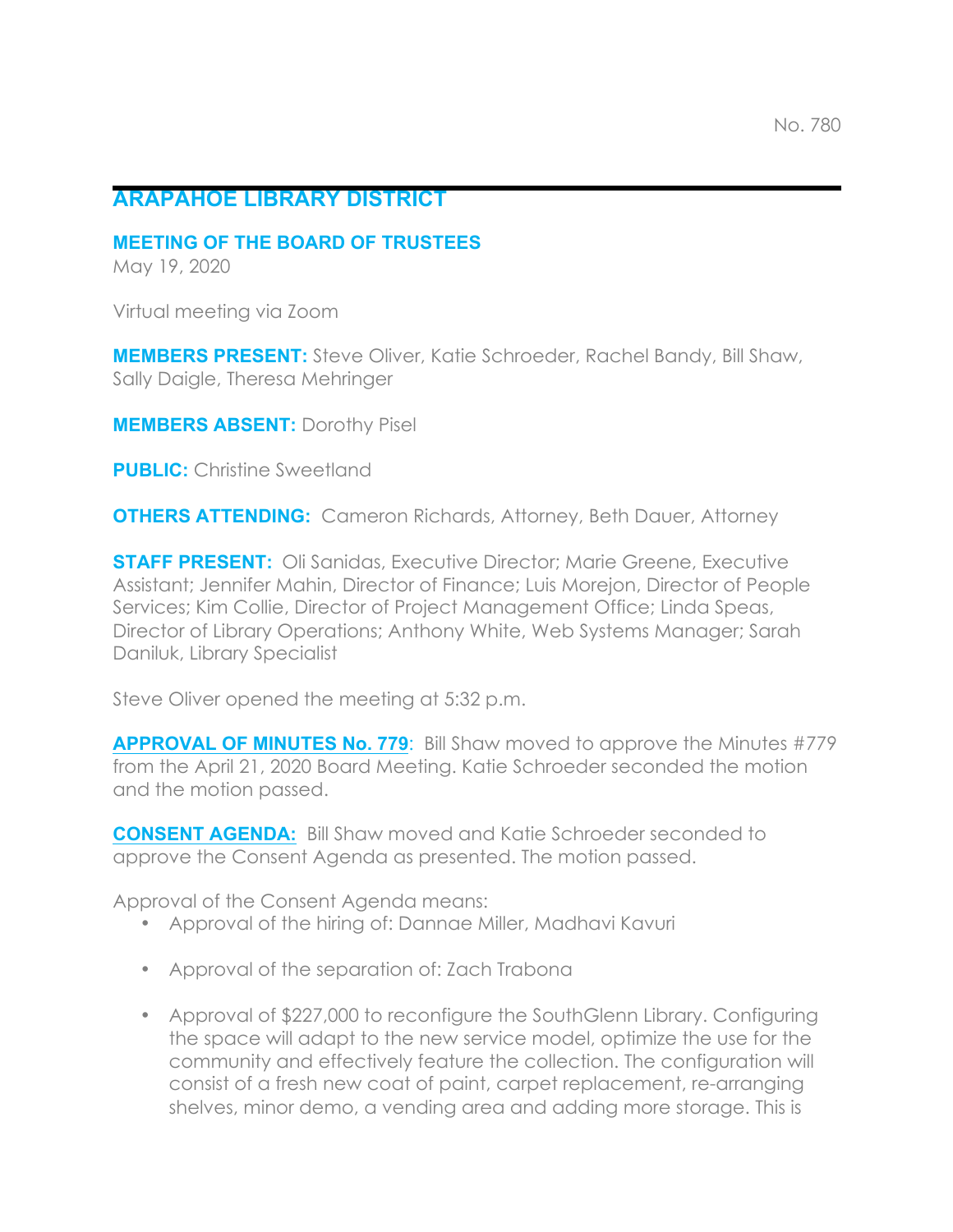part of the 2020 projects and we are looking to complete this project in the last quarter of 2020.

Bill Shaw asked whether the budget takes into the consideration the expected decrease in revenue from property taxes that may not be paid due to COVID-19. Oli Sanidas responded that there are too many unknowns regarding what will happen with property taxes; it's not slated to impact ALD until the 3rd or 4th quarter of the year. By approving the budget as is, the board would give ALD the ability to proceed with the project. Katie Schroeder asked what the consequences would be to wait to approve the Southglenn budget item. Linda Speas responded that there would not be much of an impact to delay until the June board meeting, but if there is a longer term delay, like for 6 months, there may be more impact. She explained that the new carpet has been planned for 3 years and it may have already been ordered. There also may be consequences from the contractors, although Linda stated she would have to check to be sure.

Cameron Richards explained that if the Gallagher amendment reduces the revenue to ALD, ALD would need to raise the mill levy to make up for the reduction. Beth Dauer explained that it is her understanding that ALD is already at the top of the mill levy; in order to increase it more, it would need to be added to the ballot at the next election.

Sally Daigle stated that if we wait on the Southglenn project, we may be putting the contractors and others out of work, which she does not want to happen in this economy.

Steve Oliver added that the Southglenn agenda item was already part of the 2020 budget, which the board already approved, therefore ALD should proceed with the project as scheduled. Katie Schroeder agreed to approve the budget item as long as ALD proceeds with the project with health and safety as the top priority, by doing things like limiting the number of people in the library at a time.

Jennifer explained that the county is about 1.5% behind on property tax collection from last year, which is good news for ALD. So far, this year's tax collection has been better than expected, although it is being monitored closely. ALD may need to make changes to the budget next year.

Oli stated that one-time costs, like the Southglenn budget item, are less of a budget concern than the long-term operational costs.

**FINANCIALS:** Jennifer Mahin reviewed the financials with the trustees.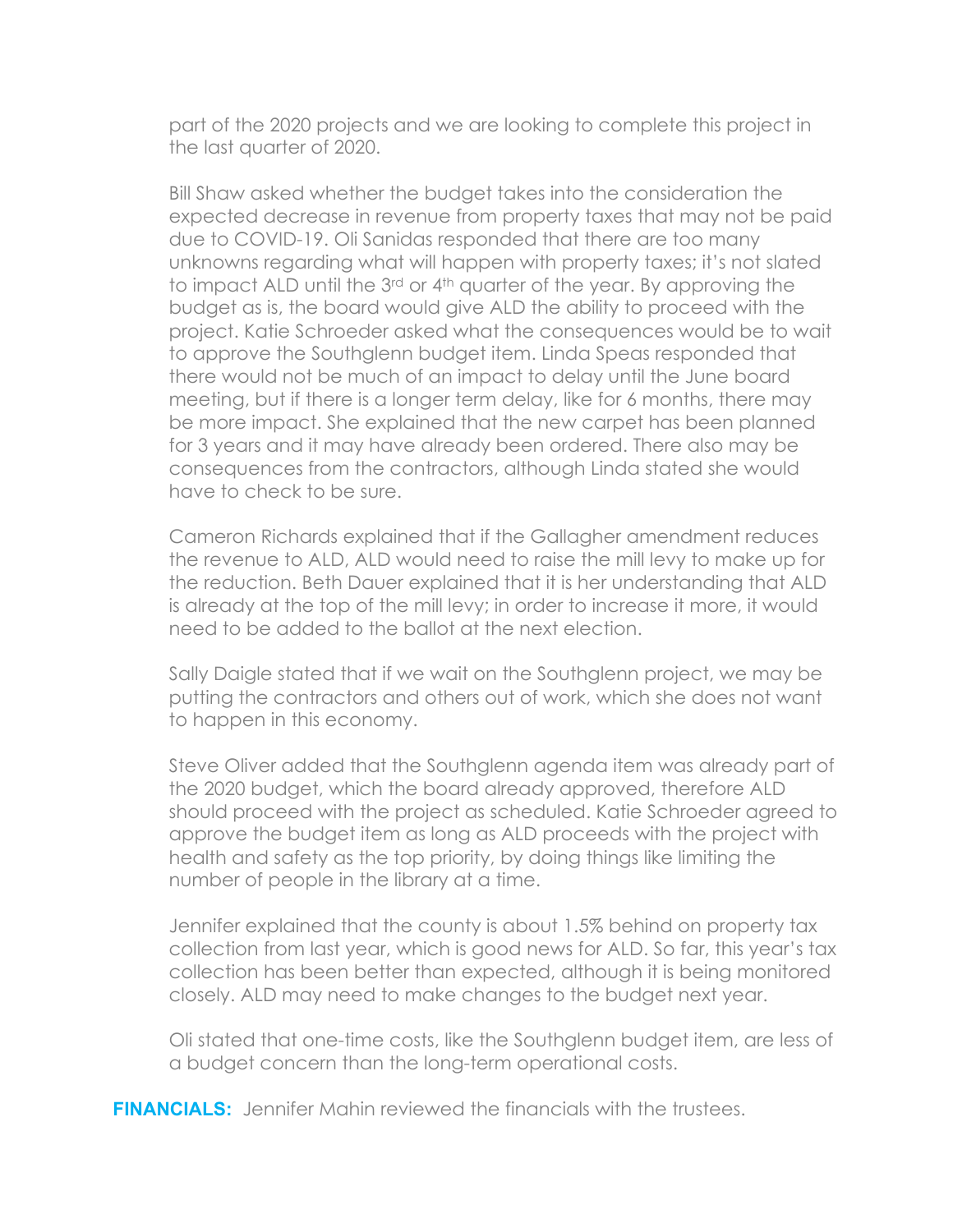Sally Daigle moved to accept the Financials as presented. Rachel Bandy seconded and the motion passed. Approval of the Financials means:

- Acceptance of the Statement of Revenue and Expense
- Acceptance of the Balance Sheet

Jennifer explained to the board that ALD would like to ask the state for an extension to file the 2019 audit, which is almost complete, but a 2019 budget amendment will likely be required. Cameron Richards explained that a budget amendment requires a public hearing to be held at a public meeting with an inperson quorum of the Trustees present.

Sally Daigle moved to file an audit extension, Katie Schroeder seconded and the motion passed.

**BOARD PRESIDENT REPORT:** Steve Oliver did not have anything to report.

**EXECUTIVE DIRECTOR REPORT:** Oli Sanidas reported about the reopening plan for the district. ALD is currently in between the readiness phase and the limited reopening phase. There has been a lot of work done internally with workforce readiness. A health assessment has been created for all employees to fill out each day before they report to any facility. Oli has also asked that work areas be limited to no more than 4 people per workspace. Linda Speas reported that this week is when the staff have begun to report to the facilities during limited hours. The staff is working on assessing the materials and preparing the meeting rooms to act as quarantine areas for the returned materials for 72 hours. Expanded books by mail services will begin in June.

Bill Shaw inquired about the masks ALD is requiring for staff to wear. Linda Speas responded that the masks meet the CDC guidelines—they are not N95 masks. Bill also asked if ALD has considered air flow and air circulation. Linda stated that ALD did upgrade the air filters in all facilities.

Oli Sanidas introduced Luis Morejon, the new director of people services. Luis' first day with ALD was the day after ALD closed its facilities. Luis reported that much of the work HR has been doing is focused on keeping people connected during the closure. And recently HR has been focusing on making sure the staff is ready to return to work by assessing each individual employee's needs and concerns, whether they can do their jobs remotely, if they have the capacity and technology available to them, offering virtual trainings, and sharing best practices.

**LEGAL STATUS REPORT:** The legal report was emailed out to the trustees and ALD directors for review.